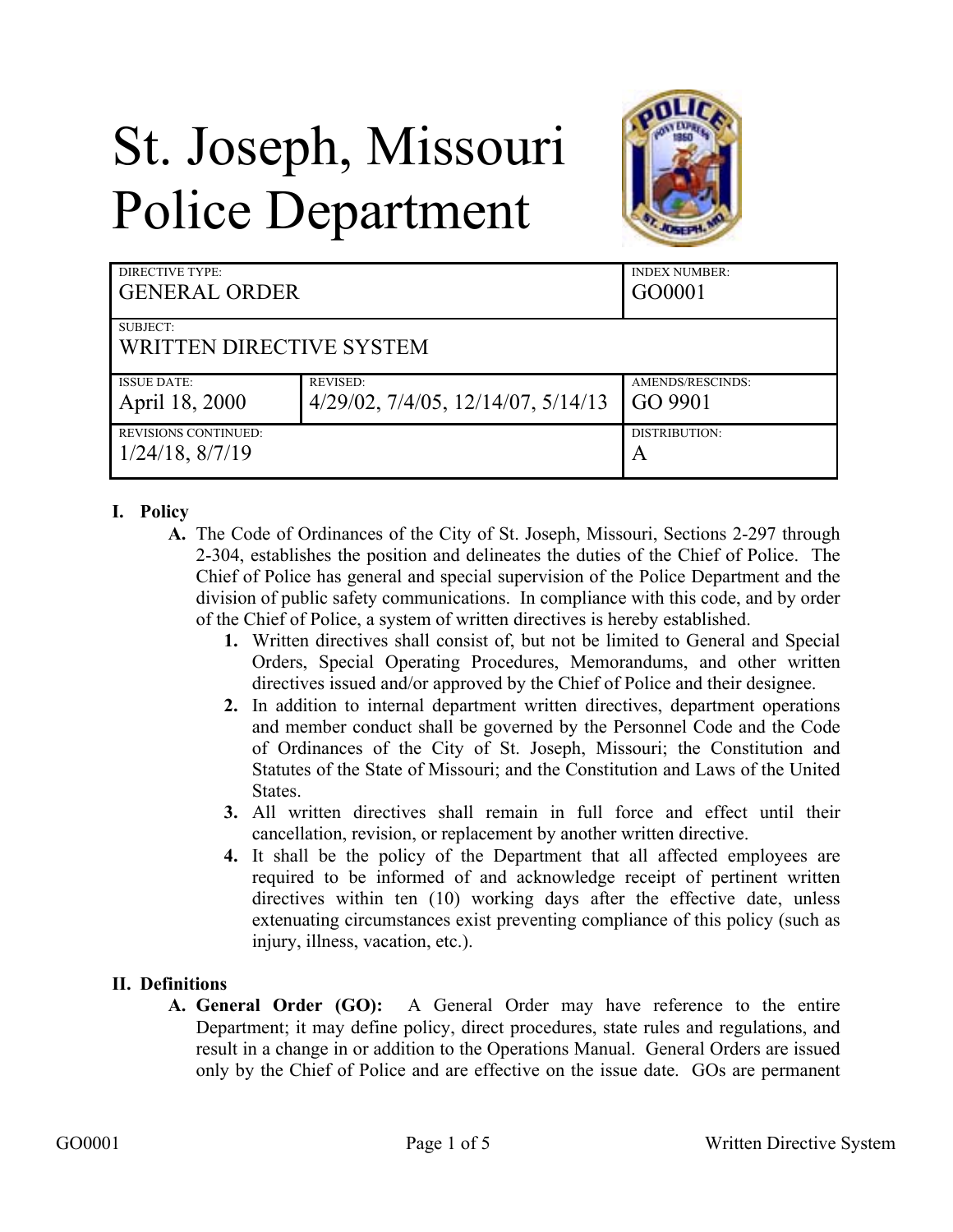until revocation or replacement by another General Order. Current General Orders shall be placed in the Operations Manual.

- **B. Special Order (SO):** Special Orders are issued to define policy and direct procedure applicable only to a specific segment or activity of the Department. Special Orders are issued by the Chief of Police. SOs shall remain in effect until revoked or replaced by written order of the issuing authority. Current Special Orders shall be placed in the Operations Manual.
- **C. Special Operation Procedures (SOP):** Within each Division, special operation procedures may be established by the Chief of Police, Commander, or Unit Supervisors to direct procedures for events that are of a limited duration or are selfcanceling in nature. Special operation procedures only pertain to assigned personnel and the operations of the specific organizational component affected by the event. Due to the temporary nature of the situations they govern, they shall not be kept in the Operations Manual.
- **D. Memorandum (Memo):** Memorandums will be titled by subject and be written in a standardized form. They are utilized primarily as a device to direct, inform, or inquire. They may be originated by, and directed to, any employee. When issued by the Chief of Police, a Commander or Supervisor, they constitute a written order. Memorandums are not to be placed in the Operations Manual, but will be available for all members to view on the 'W' drive. **All memos shall be carbon copied to the Policy and Compliance Manager, who will be responsible for their storage/filing.**
- **E. Operations Manual:** The Operations Manual contains all current GOs and SOs. Operations Manuals shall be available to all employees. Each division shall maintain a copy of the Operations Manual.
- **F. Written Directive Forms:** Written Directive forms shall be used to show proof that employees are getting the required directives. Forms signed or initialed by a department employee shows acknowledgment of receipt, understanding, and compliance with a written directive. Supervisors may use roll call training as a means to distribute the required directives to affected personnel and shall have the employee sign an acknowledgement form that the directive was received and discussed by personnel. WDFs shall be used with all General Orders and Special Orders. They may be used with SOPs at the discretion of the Division or Unit Commander.

#### **III.Procedure**

#### **A. Format**

## **1. General Orders, Special Orders and Special Operating Procedures**

- **a.** Title Page Heading: General Orders, Special Orders, and Special Operating Procedures will use the same title page heading.
- **b.** Directive Type: Specifies the type of written directive.
- **c.** Index Number: Shall consist of a two or three letter prefix and four numbers (n/a for SOPs):

#### **Example: GO0001**

**GO**0001 - **GO** for General Orders, **SO** for Special Orders GO**00**01 - Year of issue

GO00**01** - Sequential order of issue during the year

**d.** Subject: Specifies the subject area addressed by the directive.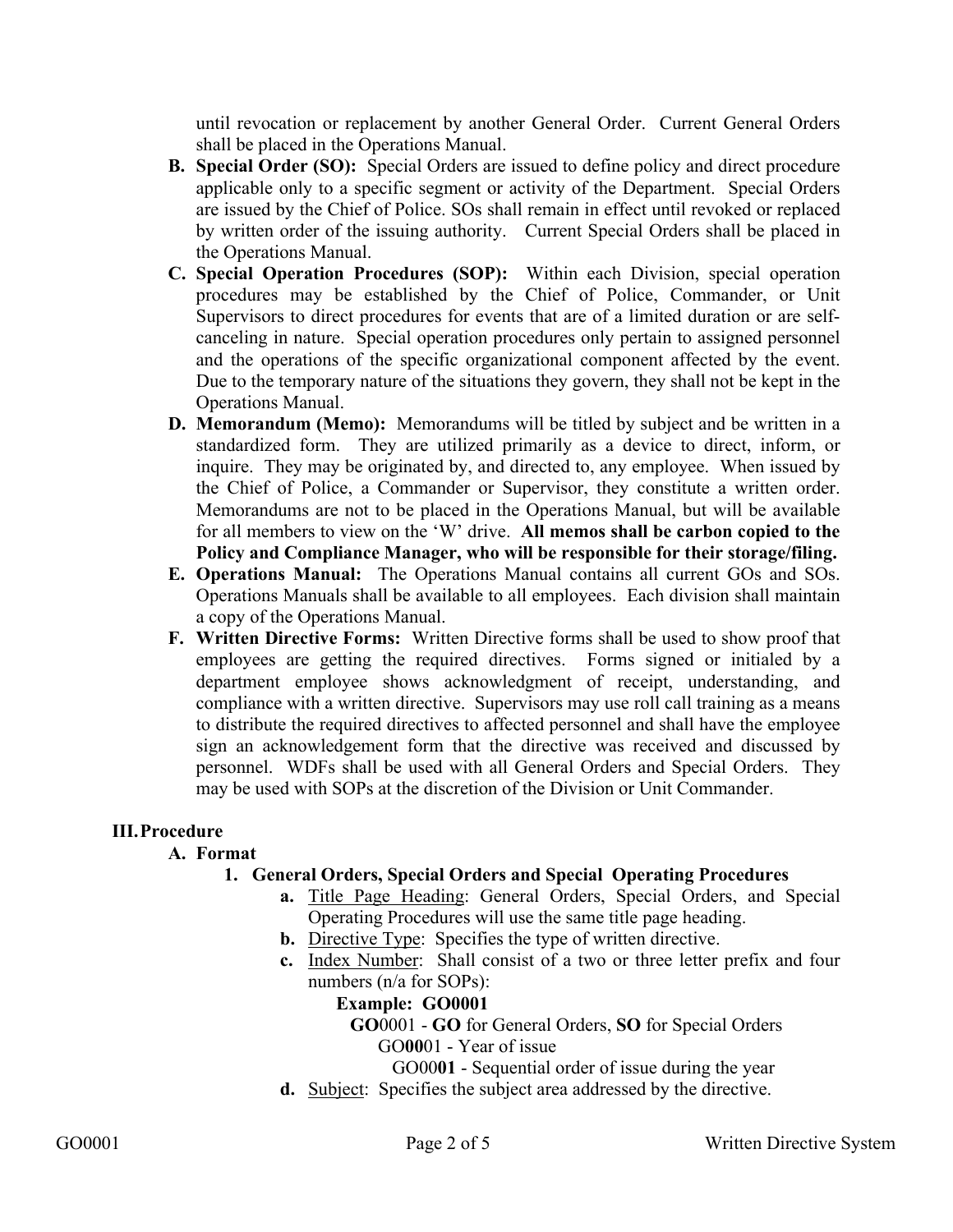- **e.** Issue/Effective Date: Date the directive goes into effect.
- **f.** Review/Revision Date: Review for GOs and SOs is annually from the issue date. SOPs expire on the date listed, unless otherwise noted. Past revisions may be noted in this section for reference.
- **g.** Amends/Rescinds: Previous orders on the same subject must be listed.
- **h.** Distribution:
	- A All department members
	- B Only commissioned officers
	- C Specific division, position or unit
		- 1 Administration
		- 2 Booking
		- 3 Communications Center
		- 4 Detective Secretary
		- 5 Evidence
		- 6 Garage
		- 7 Main Control
		- 8 Patrol Clerk
		- 9 Records
		- 10- Teleserve
- **i.** Body of General Orders, Special Orders, and Special Operating Procedures. Times New Roman, size 12, font shall be used for the body of all GOs, SOs, and SOPs. The body of GOs, SOs, and SOPs will be numbered by section and paragraph. Numbering will follow the following format:
	- **A. 1. a. 1) a)**

**I.**

The body may contain the following sections:

- **a.** Policy
- **b.** Definitions
- **c.** Procedures
- **d.** Signatures For GOs and SO's, the signature of the Chief of Police. For SOPs, the signature of the Chief of Police, issuing Commander, or Unit Supervisor.
- **e.** Footer The footer contains the GO/SO number, running page total and the title of the directive.

#### **2. Memorandums**

Memorandums will be on a standard form that specifies the sender, recipient, subject covered, and date written. The distribution of copies to members other than the recipient should be noted by the use of **cc:** and the names.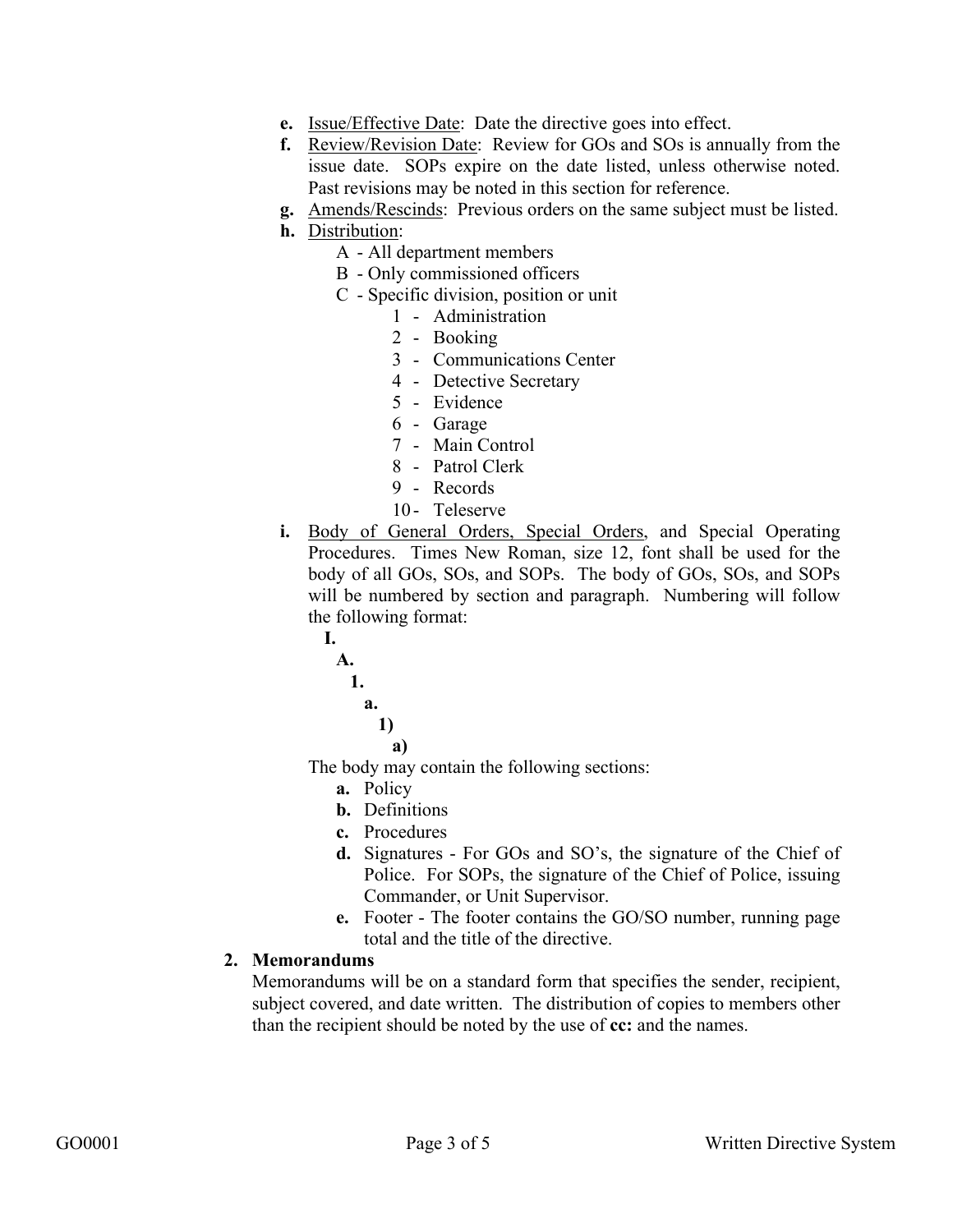### **B. Initiation and Review of Written Directives**

- **1.** A draft version of new or revised GOs and SOs will be submitted to supervisory personnel for review, comments, and approval, as noted in Section IV.A.2 below.
- **2.** Drafts of new or revised versions of GOs and SOs will be distributed to the Chief of Police, Division Commanders, as well as affected supervisors, and other interested parties when appropriate. Upon completion of the review process, the final version will be submitted to the Chief of Police for approval.
- **3.** After receiving the approval of the Chief of Police, new or revised GOs and SOs will be distributed to the Division Commanders. All written directives shall have been assigned an index number and entered into the Operations Manual.
- **4.** Written directives will not be purged from the Operation Manual without the approval of the Chief of Police.
- **5.** The Chief of Police must approve any revision of General Orders. Division Commanders may approve revisions of Special Operating Procedures issued by them.
- **6.** When new GOs, SOs or revisions to existing directives are distributed, a Written Directive form (WDF) shall accompany them. Affected employees shall verify receipt and comprehension of written directives as described in 2.6.
- **7.** Written directives maintained in the Department's Operation Manual will be reviewed annually by the Chief of Police, his designee/s and/or Division Commanders.

## **C. Dissemination of Written Directives**

When a new or revised GO or SO is issued, Division Commanders are responsible for ensuring that:

- **1.** Newly issued directives and WDF's are disbursed to all Supervisors under their command.
- **2.** All Supervisors disseminate and review the Written Directives with their subordinates.
- **3.** Each affected employee signs/initials a WDF and all WDF's are returned to the Professional Standards Officer within 10 working days after their effective date when possible.
- **4.** Newly issued directives are placed in the Division Operations Manuals. Those manuals are to be located in the Office of the Chief of Police (original), Patrol Division Roll Call Room, Support Services Office, the Detective Division and on the 'W' drive.
- **5.** Division Commanders shall approve and enforce all SOPs issued within their respective commands, and shall ensure that said procedures are not in conflict with established rules, regulations, policies, or procedures of the Department, or with administrative regulations and statutory law imposed by higher authority.

#### **D. Storage of Written Directives**

**1.** All original orders shall be maintained in the Office of the Chief of Police. Both hard copies and computerized files may be used.